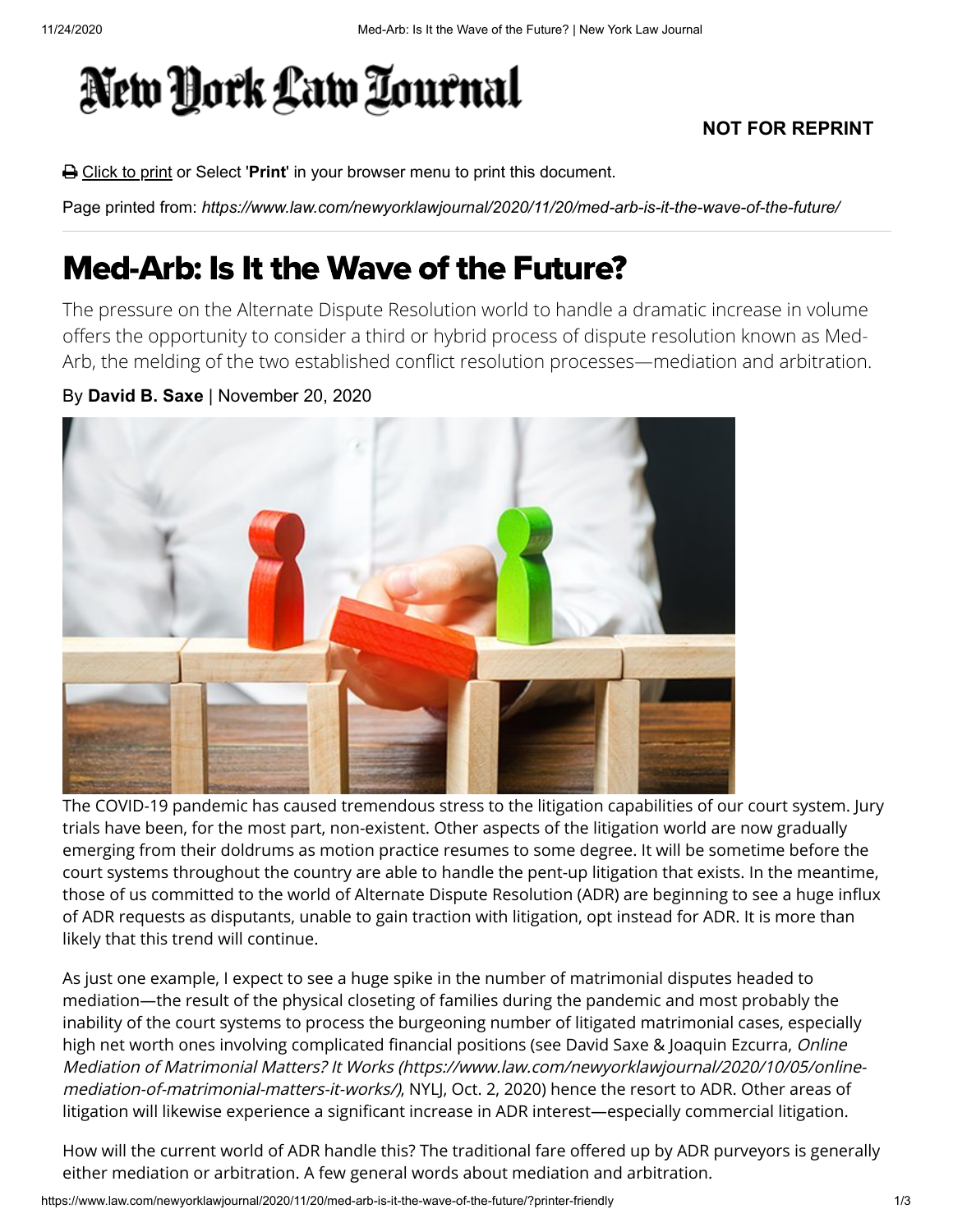Mediation is a resolution method through which a mediator facilitates communication between the parties assisting them in resolving their dispute. It involves consensus building; the mediator does not impose a position but through informal discussions helps glide the disputants toward what is often termed a facilitated settlement.

Arbitration is an adjudicative process that mimics, in some ways, the process of court litigation. In an arbitration, an arbitrator listens to the arguments and evidence presented—similar to what a judge does and then renders a binding decision. Katie Shonk, [What Is Med-Arb? \(http://What%20Is%20Med-Arb?\)](http://what%20is%20med-arb/?) Program on Negotiation, Harvard Law School, Aug. 24, 2020. The binding nature of the process or its finality is its predominant feature. Arbitration awards can be overturned in only the rarest of circumstances.

The pressure on the Alternate Dispute Resolution world to handle what I believe will be a dramatic increase in volume offers the opportunity to consider a third or hybrid process of dispute resolution known as Med-Arb, the melding of the two established conflict resolution processes—mediation and arbitration. In a nutshell, Med-Arb procedure involves parties to a dispute mutually agreeing to mediate the dispute with an understanding that if the dispute is not resolved at the mediation stage, the dispute will proceed to binding arbitration with the same third-party who has served as mediator, serving as the arbitrator. Med-Arb originated in the collective bargaining context because it combined the flexible approach of mediation with the guaranty of finality attendant to the final and binding aspect of an arbitral award. ADR providers such as NAM are able to offer this process at the party's request.

Med-Arb is a relatively familiar practice in civil law jurisdictions but is viewed with some suspicion in common law jurisdictions. Med-Arb-an Alternative Dispute Resolution Practice [\(https://hsfnotes.com/arbitration/2012/02/28/med-arb-an-alternative-dispute-resolution-practice/\)](https://hsfnotes.com/arbitration/2012/02/28/med-arb-an-alternative-dispute-resolution-practice/), Herbert Smith Freehills, Feb. 28, 2012.

Med-Arb has significant benefits and certain pitfalls. Let's take a look at both categories. First of all, the possibility of an eventual arbitration may very well motivate the parties to successfully reach a settlement at the mediation stage. As stated in Mark Baril and Donald Dickey, Med-Arb: The Best of Both Worlds or Just a Limited ADR Option?, (//www.mediate.com/pdf/V2%20MED-

[ARB%20The%20Best%20of%20Both%20Worlds%20or%20Just%20a%20Limited%20ADR%20Option.pdf\)](https://www.mediate.com/pdf/V2%20MED-ARB%20The%20Best%20of%20Both%20Worlds%20or%20Just%20a%20Limited%20ADR%20Option.pdf) www.mediate.com, "the central advantages of Med-Arb are the certainty of a defined outcome, greater efficiency in terms of time and money, and greater flexibility concerning process and timeline. (Brewer and Mills 34)." If the parties do not resolve their issues at the mediation, they do not have to hire a new neutral who obviously would be unfamiliar with the matter. Instead, the parties can proceed seamlessly to the arbitration segment of the process with the same neutral. Most Med-Arb cases are not surprisingly resolved at the mediation stage.

Additionally, sometimes the controversy can be narrowed during the mediation phase which can facilitate the arbitration Id. Some have referred to this process as "muscular mediation." Med-Arb may also tend to preserve the relationship that exists between the parties to the dispute who must deal with each other in the future. Id. The power and leverage of the mediator in Med-Arb may be seen as a benefit to some but as a flaw by others.

The principal disadvantage with Med-Arb arises from the power and leverage of the mediator. Most mediations involve private caucusing because the mediation process is a collaborative process involving situations where the parties divulge confidential information to the mediator. See generally John Bickerman, Med-Arb: Maybe Not a Bad Idea, [www.americanbar.org \(http://www.americanbar.org\),](http://www.americanbar.org/) April 4, 2018.

https://www.law.com/newyorklawjournal/2020/11/20/med-arb-is-it-the-wave-of-the-future/?printer-friendly 2/3 The integrity of the arbitral process may be compromised if during the mediation the neutral has been informed of some confidential information that may color his impression of the case and taint the arbitration. The process may also discourage openness in the mediation stage; if some helpful information that one side might consider divulging during a mediation might prove troublesome in a subsequent